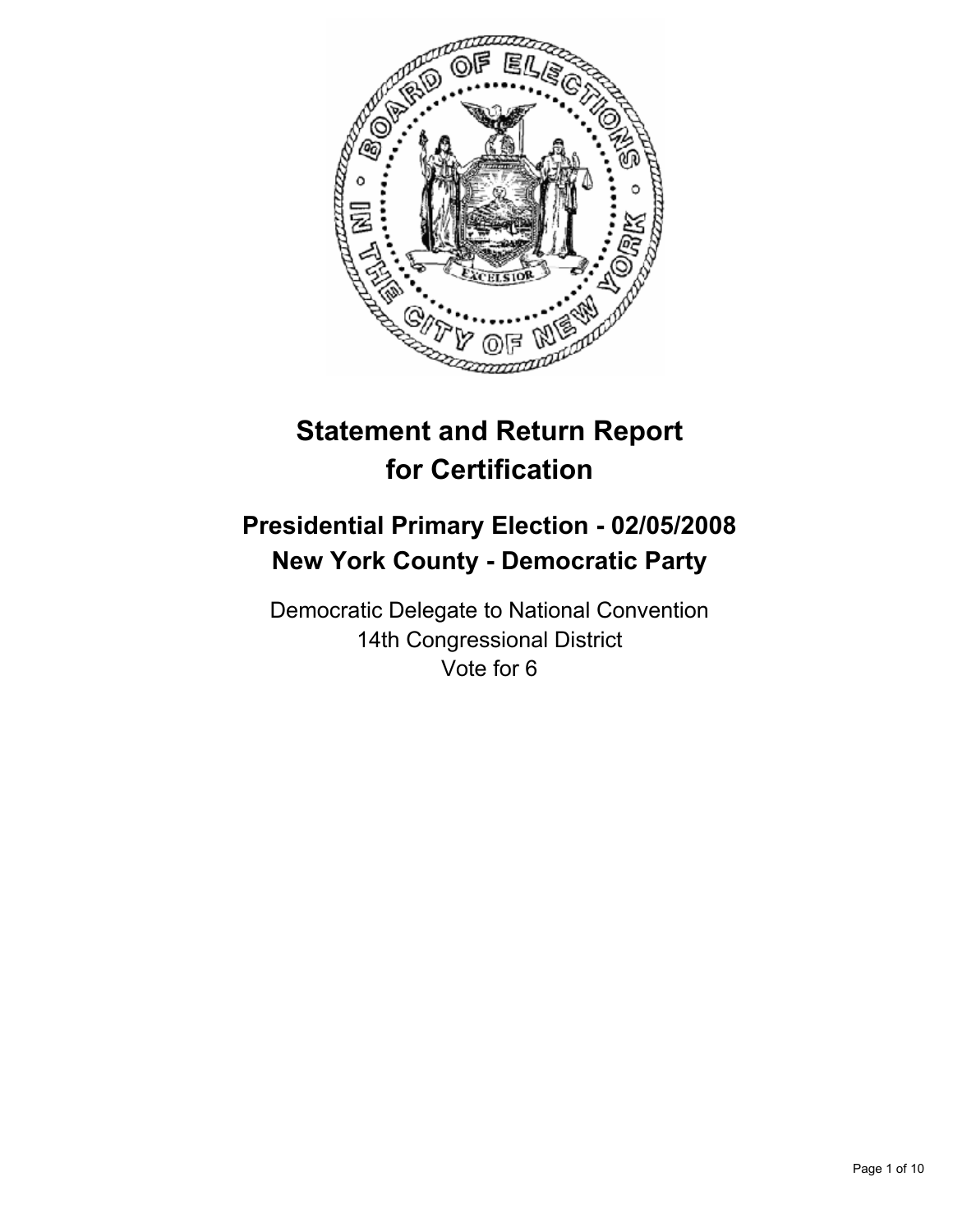

| <b>Assembly District 64</b>                            |        |
|--------------------------------------------------------|--------|
| <b>EMERGENCY</b>                                       | 35     |
| ABSENTEE/MILITARY                                      | 80     |
| <b>FEDERAL</b>                                         | 30     |
| <b>AFFIDAVIT</b>                                       | 121    |
| DAVID N DINKINS (M) - PLEDGED TO SUPPORT CLINTON       | 1,809  |
| LIZ KRUEGER (F) - PLEDGED TO SUPPORT CLINTON           | 1,819  |
| MICHAEL N GIANARIS (M) - PLEDGED TO SUPPORT CLINTON    | 1,667  |
| IDA TORRES (F) - PLEDGED TO SUPPORT CLINTON            | 1.785  |
| JONATHAN BING (M) - PLEDGED TO SUPPORT CLINTON         | 1,689  |
| ANNE MARIE ANZALONE (F) - PLEDGED TO SUPPORT CLINTON   | 1,584  |
| JOSHUA PEPPER (M) - PLEDGED TO SUPPORT EDWARDS         | 122    |
| SYLVIA M FRIEDMAN (F) - PLEDGED TO SUPPORT EDWARDS     | 203    |
| JEREMIAH FREI-PEARSON (M) - PLEDGED TO SUPPORT EDWARDS | 92     |
| CHRISTINE M COLLIGAN (F) - PLEDGED TO SUPPORT EDWARDS  | 125    |
| BETSY FEIST (F) - PLEDGED TO SUPPORT EDWARDS           | 140    |
| RICHARD RAVITCH (M) - PLEDGED TO SUPPORT OBAMA         | 1,289  |
| DEBORAH A SLOTT (F) - PLEDGED TO SUPPORT OBAMA         | 1,305  |
| ARTHUR E LEOPOLD (M) - PLEDGED TO SUPPORT OBAMA        | 1,270  |
| ALEXIS SOTERAKIS (F) - PLEDGED TO SUPPORT OBAMA        | 1,256  |
| STEVEN R NEWMARK (M) - PLEDGED TO SUPPORT OBAMA        | 1,228  |
| ERLINDA S BRENT (F) - PLEDGED TO SUPPORT OBAMA         | 1,132  |
| <b>Total Votes</b>                                     | 18,515 |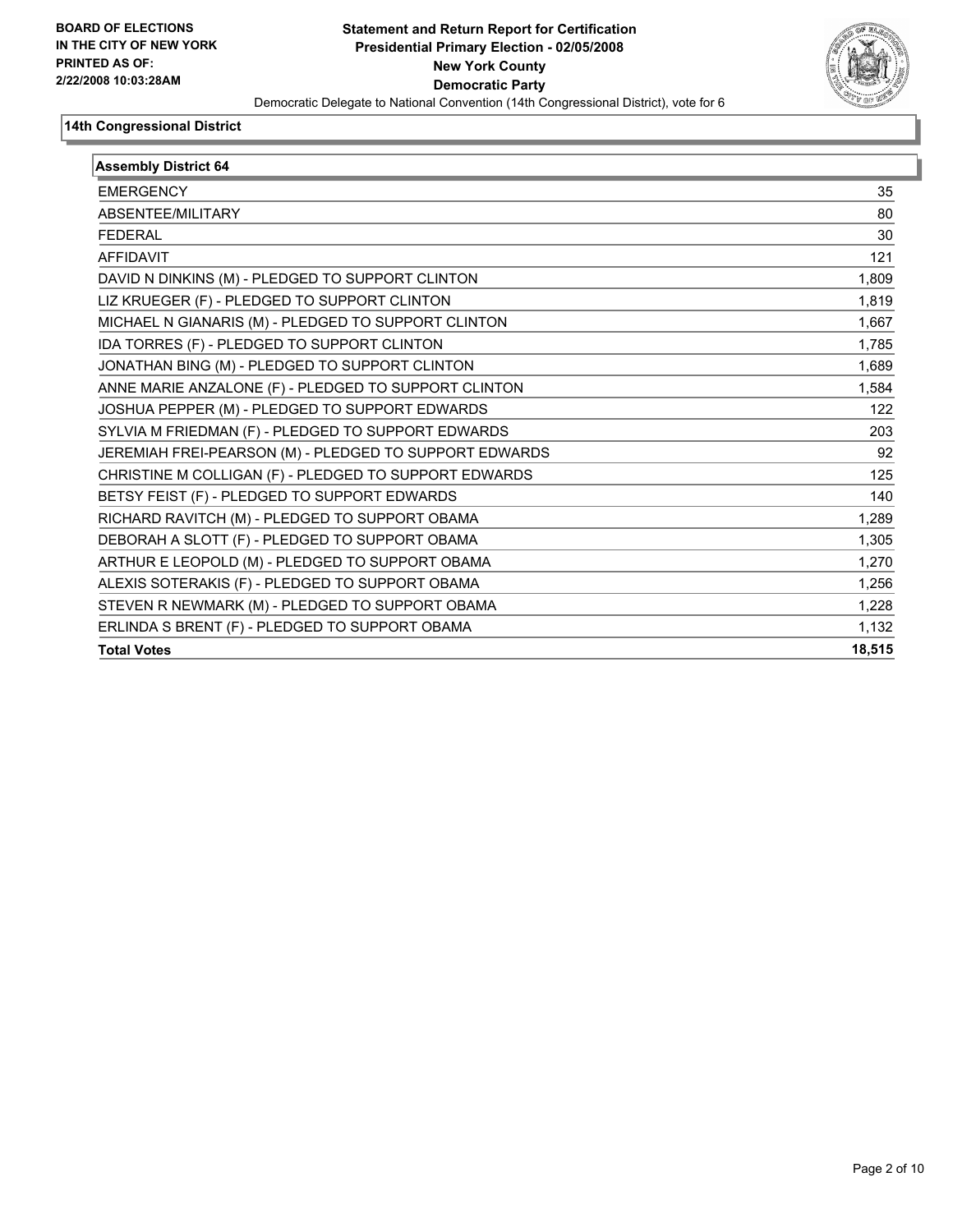

| <b>Assembly District 65</b>                            |        |
|--------------------------------------------------------|--------|
| <b>EMERGENCY</b>                                       | 317    |
| ABSENTEE/MILITARY                                      | 584    |
| <b>FEDERAL</b>                                         | 274    |
| <b>AFFIDAVIT</b>                                       | 641    |
| DAVID N DINKINS (M) - PLEDGED TO SUPPORT CLINTON       | 8,887  |
| LIZ KRUEGER (F) - PLEDGED TO SUPPORT CLINTON           | 10,179 |
| MICHAEL N GIANARIS (M) - PLEDGED TO SUPPORT CLINTON    | 8,515  |
| IDA TORRES (F) - PLEDGED TO SUPPORT CLINTON            | 8,743  |
| JONATHAN BING (M) - PLEDGED TO SUPPORT CLINTON         | 8,859  |
| ANNE MARIE ANZALONE (F) - PLEDGED TO SUPPORT CLINTON   | 8,459  |
| JOSHUA PEPPER (M) - PLEDGED TO SUPPORT EDWARDS         | 286    |
| SYLVIA M FRIEDMAN (F) - PLEDGED TO SUPPORT EDWARDS     | 438    |
| JEREMIAH FREI-PEARSON (M) - PLEDGED TO SUPPORT EDWARDS | 229    |
| CHRISTINE M COLLIGAN (F) - PLEDGED TO SUPPORT EDWARDS  | 322    |
| BETSY FEIST (F) - PLEDGED TO SUPPORT EDWARDS           | 346    |
| RICHARD RAVITCH (M) - PLEDGED TO SUPPORT OBAMA         | 6,220  |
| DEBORAH A SLOTT (F) - PLEDGED TO SUPPORT OBAMA         | 5,958  |
| ARTHUR E LEOPOLD (M) - PLEDGED TO SUPPORT OBAMA        | 5,924  |
| ALEXIS SOTERAKIS (F) - PLEDGED TO SUPPORT OBAMA        | 5,970  |
| STEVEN R NEWMARK (M) - PLEDGED TO SUPPORT OBAMA        | 5,817  |
| ERLINDA S BRENT (F) - PLEDGED TO SUPPORT OBAMA         | 5,504  |
| <b>Total Votes</b>                                     | 90,656 |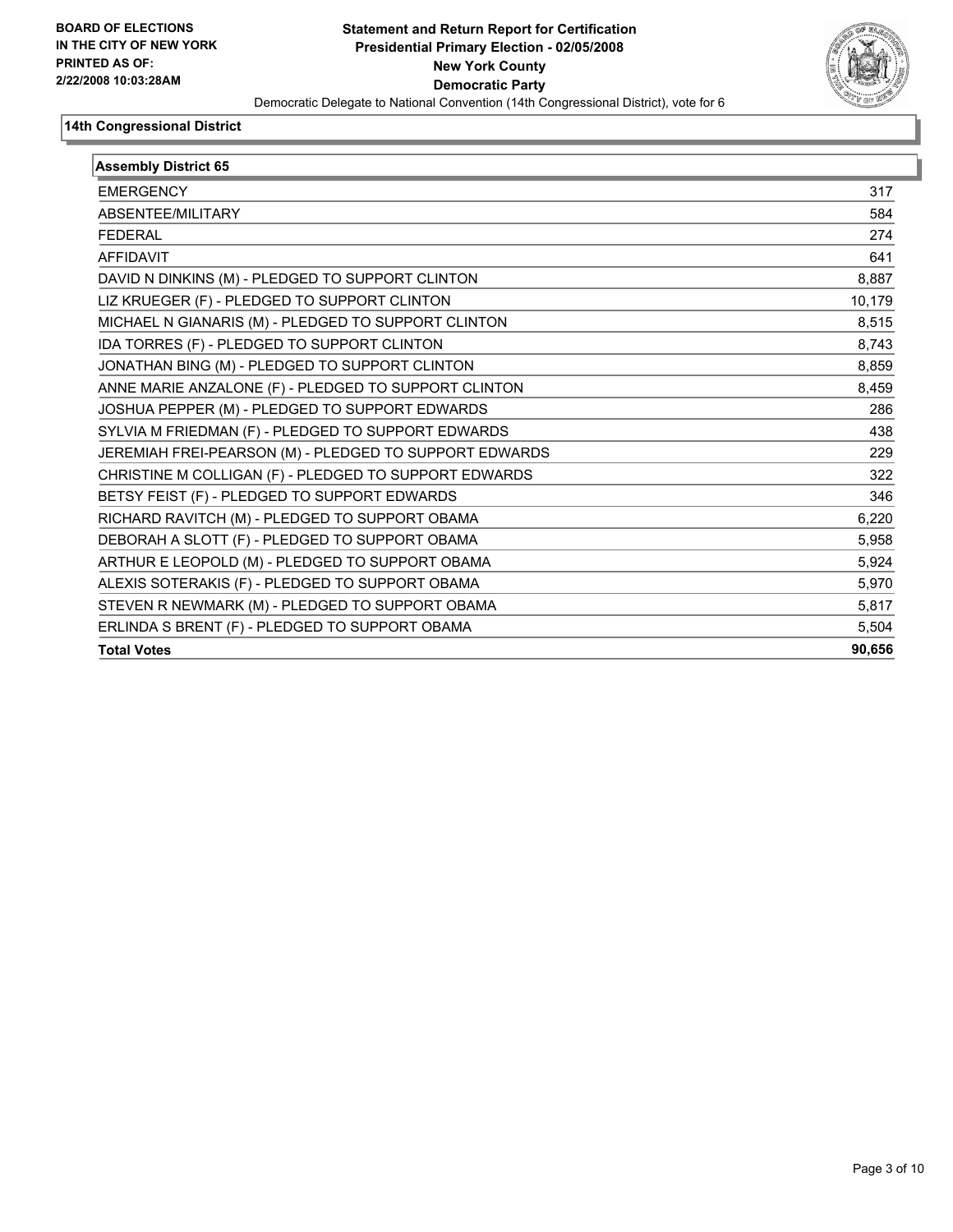

| <b>Assembly District 66</b>                            |        |
|--------------------------------------------------------|--------|
| <b>EMERGENCY</b>                                       | 116    |
| <b>ABSENTFF/MILITARY</b>                               | 49     |
| <b>FEDERAL</b>                                         | 22     |
| <b>AFFIDAVIT</b>                                       | 115    |
| DAVID N DINKINS (M) - PLEDGED TO SUPPORT CLINTON       | 900    |
| LIZ KRUEGER (F) - PLEDGED TO SUPPORT CLINTON           | 878    |
| MICHAEL N GIANARIS (M) - PLEDGED TO SUPPORT CLINTON    | 797    |
| IDA TORRES (F) - PLEDGED TO SUPPORT CLINTON            | 849    |
| JONATHAN BING (M) - PLEDGED TO SUPPORT CLINTON         | 809    |
| ANNE MARIE ANZALONE (F) - PLEDGED TO SUPPORT CLINTON   | 801    |
| JOSHUA PEPPER (M) - PLEDGED TO SUPPORT EDWARDS         | 49     |
| SYLVIA M FRIEDMAN (F) - PLEDGED TO SUPPORT EDWARDS     | 69     |
| JEREMIAH FREI-PEARSON (M) - PLEDGED TO SUPPORT EDWARDS | 37     |
| CHRISTINE M COLLIGAN (F) - PLEDGED TO SUPPORT EDWARDS  | 60     |
| BETSY FEIST (F) - PLEDGED TO SUPPORT EDWARDS           | 73     |
| RICHARD RAVITCH (M) - PLEDGED TO SUPPORT OBAMA         | 884    |
| DEBORAH A SLOTT (F) - PLEDGED TO SUPPORT OBAMA         | 911    |
| ARTHUR E LEOPOLD (M) - PLEDGED TO SUPPORT OBAMA        | 876    |
| ALEXIS SOTERAKIS (F) - PLEDGED TO SUPPORT OBAMA        | 892    |
| STEVEN R NEWMARK (M) - PLEDGED TO SUPPORT OBAMA        | 866    |
| ERLINDA S BRENT (F) - PLEDGED TO SUPPORT OBAMA         | 849    |
| <b>Total Votes</b>                                     | 10,600 |
|                                                        |        |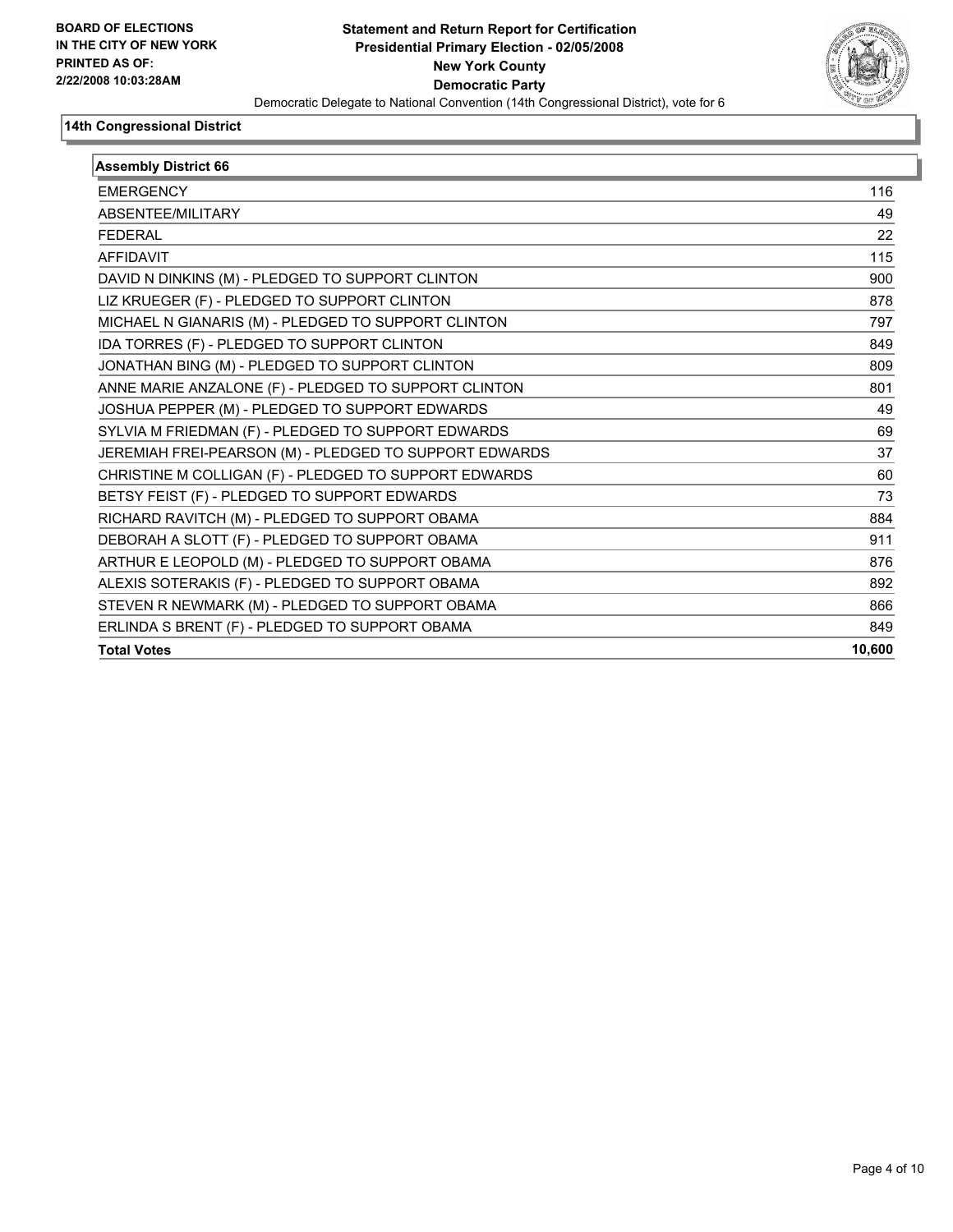

| <b>Assembly District 67</b>                            |       |
|--------------------------------------------------------|-------|
| <b>EMERGENCY</b>                                       | 0     |
| ABSENTEE/MILITARY                                      | 11    |
| <b>FEDERAL</b>                                         | 5     |
| <b>AFFIDAVIT</b>                                       | 11    |
| DAVID N DINKINS (M) - PLEDGED TO SUPPORT CLINTON       | 228   |
| LIZ KRUEGER (F) - PLEDGED TO SUPPORT CLINTON           | 227   |
| MICHAEL N GIANARIS (M) - PLEDGED TO SUPPORT CLINTON    | 212   |
| IDA TORRES (F) - PLEDGED TO SUPPORT CLINTON            | 222   |
| JONATHAN BING (M) - PLEDGED TO SUPPORT CLINTON         | 219   |
| ANNE MARIE ANZALONE (F) - PLEDGED TO SUPPORT CLINTON   | 210   |
| JOSHUA PEPPER (M) - PLEDGED TO SUPPORT EDWARDS         | 13    |
| SYLVIA M FRIEDMAN (F) - PLEDGED TO SUPPORT EDWARDS     | 14    |
| JEREMIAH FREI-PEARSON (M) - PLEDGED TO SUPPORT EDWARDS | 9     |
| CHRISTINE M COLLIGAN (F) - PLEDGED TO SUPPORT EDWARDS  | 13    |
| BETSY FEIST (F) - PLEDGED TO SUPPORT EDWARDS           | 9     |
| RICHARD RAVITCH (M) - PLEDGED TO SUPPORT OBAMA         | 175   |
| DEBORAH A SLOTT (F) - PLEDGED TO SUPPORT OBAMA         | 177   |
| ARTHUR E LEOPOLD (M) - PLEDGED TO SUPPORT OBAMA        | 172   |
| ALEXIS SOTERAKIS (F) - PLEDGED TO SUPPORT OBAMA        | 173   |
| STEVEN R NEWMARK (M) - PLEDGED TO SUPPORT OBAMA        | 164   |
| ERLINDA S BRENT (F) - PLEDGED TO SUPPORT OBAMA         | 161   |
| <b>Total Votes</b>                                     | 2,398 |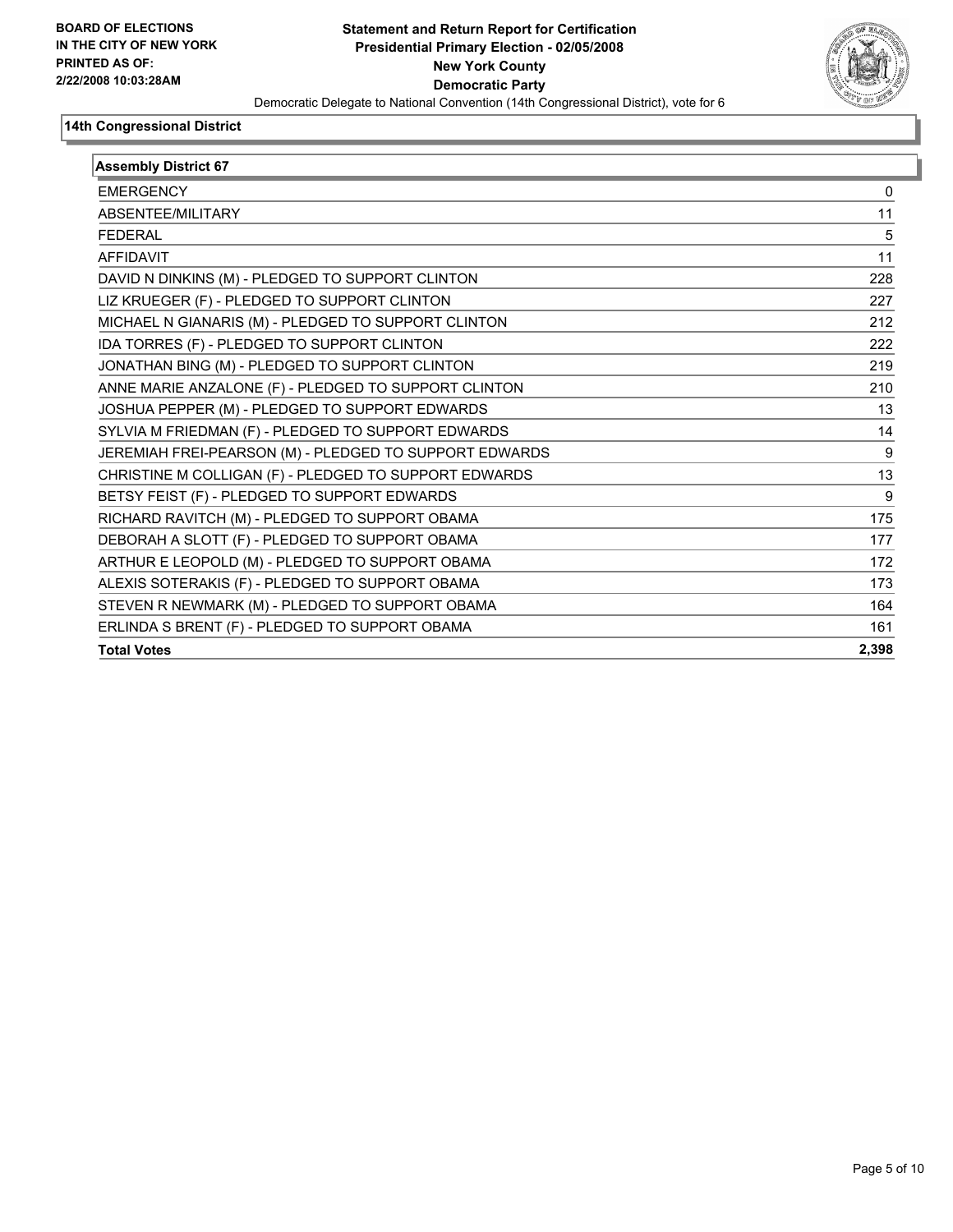

| <b>Assembly District 68</b>                            |       |
|--------------------------------------------------------|-------|
| <b>EMERGENCY</b>                                       | 2     |
| <b>ABSENTFF/MILITARY</b>                               | 43    |
| <b>FEDERAL</b>                                         | 27    |
| <b>AFFIDAVIT</b>                                       | 71    |
| DAVID N DINKINS (M) - PLEDGED TO SUPPORT CLINTON       | 789   |
| LIZ KRUEGER (F) - PLEDGED TO SUPPORT CLINTON           | 782   |
| MICHAEL N GIANARIS (M) - PLEDGED TO SUPPORT CLINTON    | 696   |
| IDA TORRES (F) - PLEDGED TO SUPPORT CLINTON            | 742   |
| JONATHAN BING (M) - PLEDGED TO SUPPORT CLINTON         | 736   |
| ANNE MARIE ANZALONE (F) - PLEDGED TO SUPPORT CLINTON   | 693   |
| JOSHUA PEPPER (M) - PLEDGED TO SUPPORT EDWARDS         | 25    |
| SYLVIA M FRIEDMAN (F) - PLEDGED TO SUPPORT EDWARDS     | 53    |
| JEREMIAH FREI-PEARSON (M) - PLEDGED TO SUPPORT EDWARDS | 27    |
| CHRISTINE M COLLIGAN (F) - PLEDGED TO SUPPORT EDWARDS  | 36    |
| BETSY FEIST (F) - PLEDGED TO SUPPORT EDWARDS           | 40    |
| RICHARD RAVITCH (M) - PLEDGED TO SUPPORT OBAMA         | 683   |
| DEBORAH A SLOTT (F) - PLEDGED TO SUPPORT OBAMA         | 670   |
| ARTHUR E LEOPOLD (M) - PLEDGED TO SUPPORT OBAMA        | 665   |
| ALEXIS SOTERAKIS (F) - PLEDGED TO SUPPORT OBAMA        | 665   |
| STEVEN R NEWMARK (M) - PLEDGED TO SUPPORT OBAMA        | 648   |
| ERLINDA S BRENT (F) - PLEDGED TO SUPPORT OBAMA         | 639   |
| <b>Total Votes</b>                                     | 8,589 |
|                                                        |       |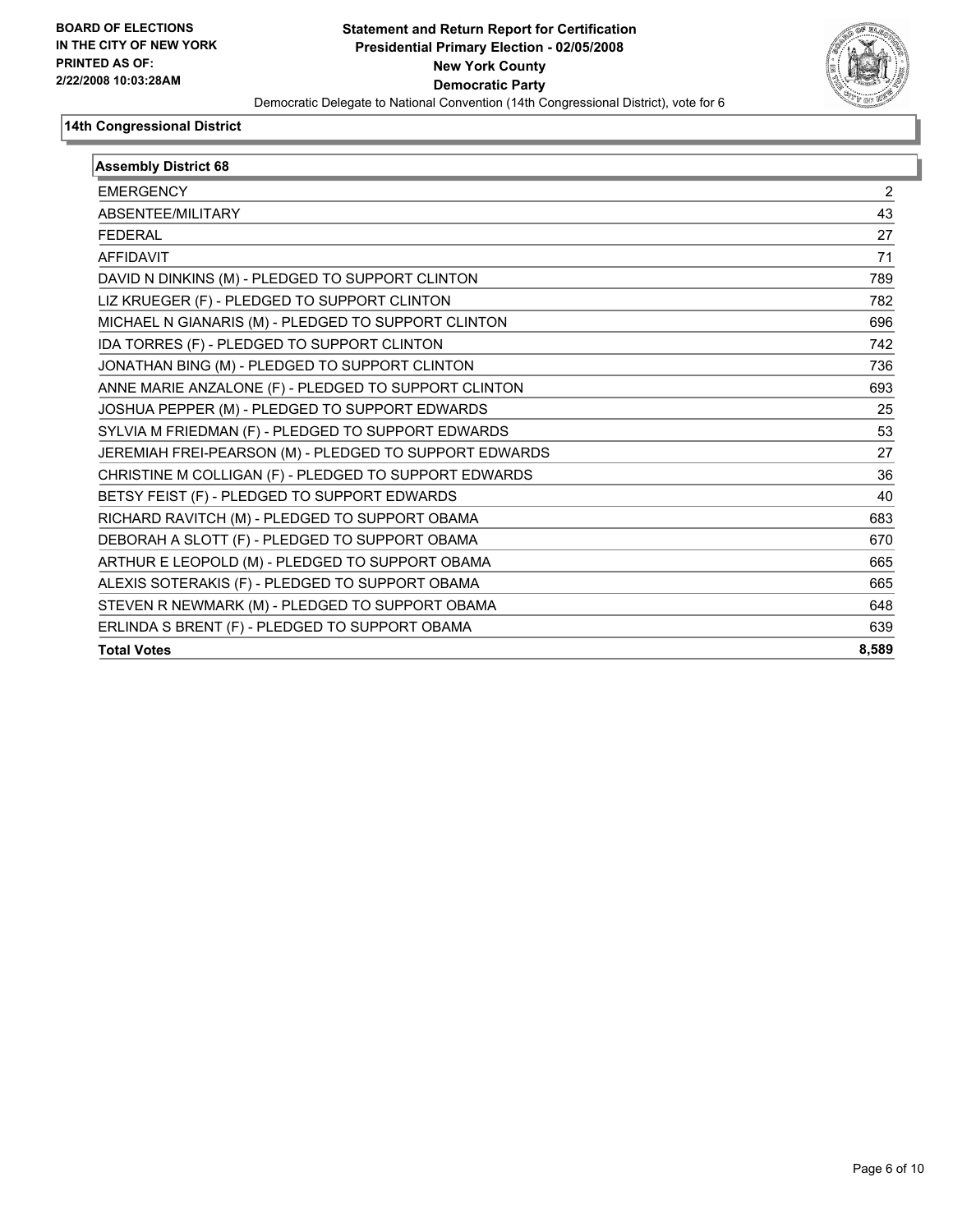

| <b>Assembly District 73</b>                            |        |
|--------------------------------------------------------|--------|
| <b>EMERGENCY</b>                                       | 332    |
| ABSENTEE/MILITARY                                      | 735    |
| <b>FEDERAL</b>                                         | 335    |
| <b>AFFIDAVIT</b>                                       | 585    |
| DAVID N DINKINS (M) - PLEDGED TO SUPPORT CLINTON       | 8,758  |
| LIZ KRUEGER (F) - PLEDGED TO SUPPORT CLINTON           | 9,874  |
| MICHAEL N GIANARIS (M) - PLEDGED TO SUPPORT CLINTON    | 8,423  |
| IDA TORRES (F) - PLEDGED TO SUPPORT CLINTON            | 8,672  |
| JONATHAN BING (M) - PLEDGED TO SUPPORT CLINTON         | 9,693  |
| ANNE MARIE ANZALONE (F) - PLEDGED TO SUPPORT CLINTON   | 8,349  |
| JOSHUA PEPPER (M) - PLEDGED TO SUPPORT EDWARDS         | 235    |
| SYLVIA M FRIEDMAN (F) - PLEDGED TO SUPPORT EDWARDS     | 390    |
| JEREMIAH FREI-PEARSON (M) - PLEDGED TO SUPPORT EDWARDS | 188    |
| CHRISTINE M COLLIGAN (F) - PLEDGED TO SUPPORT EDWARDS  | 296    |
| BETSY FEIST (F) - PLEDGED TO SUPPORT EDWARDS           | 297    |
| RICHARD RAVITCH (M) - PLEDGED TO SUPPORT OBAMA         | 7,003  |
| DEBORAH A SLOTT (F) - PLEDGED TO SUPPORT OBAMA         | 6,569  |
| ARTHUR E LEOPOLD (M) - PLEDGED TO SUPPORT OBAMA        | 6,591  |
| ALEXIS SOTERAKIS (F) - PLEDGED TO SUPPORT OBAMA        | 6,556  |
| STEVEN R NEWMARK (M) - PLEDGED TO SUPPORT OBAMA        | 6,367  |
| ERLINDA S BRENT (F) - PLEDGED TO SUPPORT OBAMA         | 6.005  |
| <b>Total Votes</b>                                     | 94,266 |
|                                                        |        |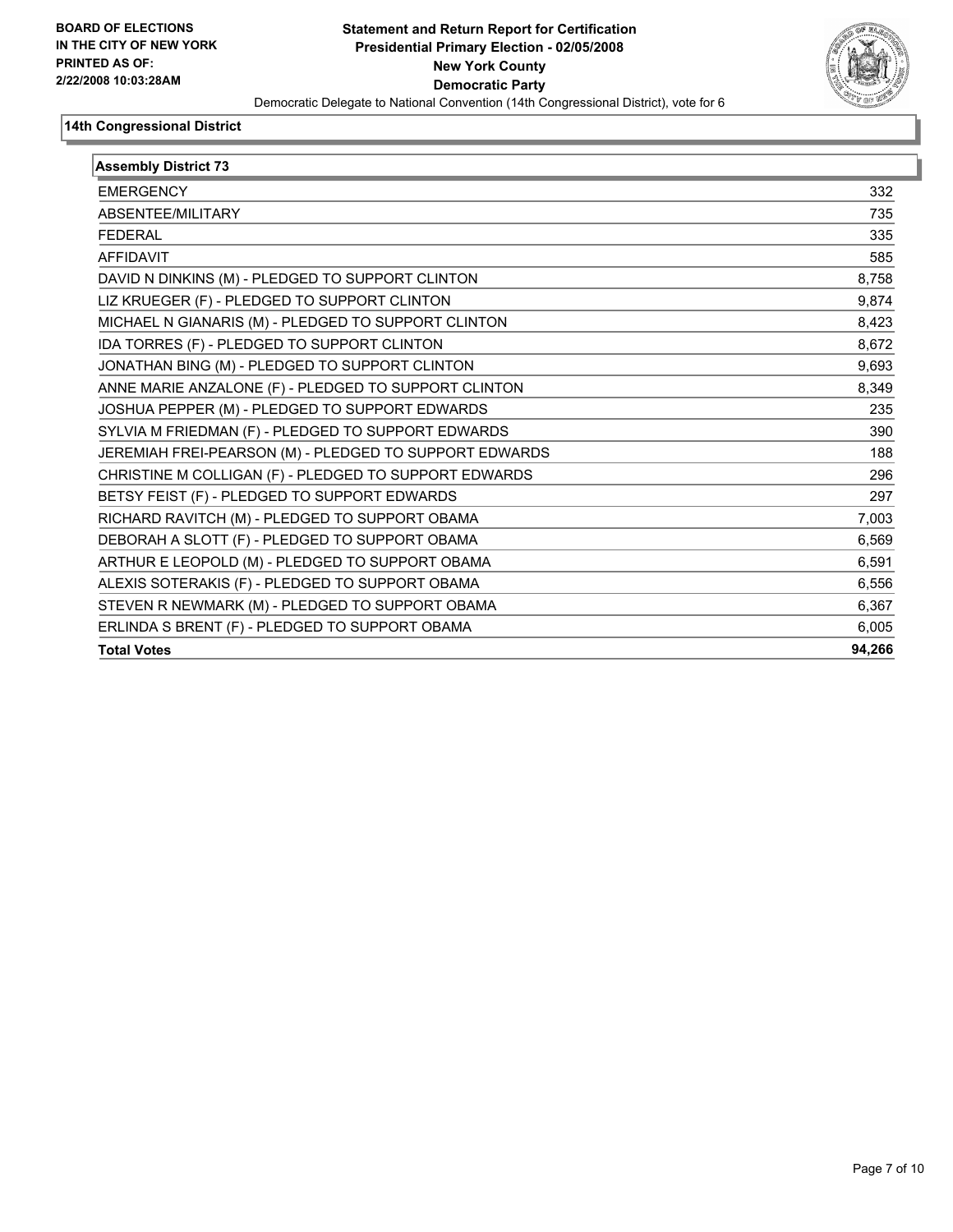

| <b>Assembly District 74</b>                            |        |
|--------------------------------------------------------|--------|
| <b>EMERGENCY</b>                                       | 372    |
| ABSENTEE/MILITARY                                      | 493    |
| <b>FEDERAL</b>                                         | 174    |
| <b>AFFIDAVIT</b>                                       | 376    |
| DAVID N DINKINS (M) - PLEDGED TO SUPPORT CLINTON       | 7,173  |
| LIZ KRUEGER (F) - PLEDGED TO SUPPORT CLINTON           | 7,674  |
| MICHAEL N GIANARIS (M) - PLEDGED TO SUPPORT CLINTON    | 6,631  |
| IDA TORRES (F) - PLEDGED TO SUPPORT CLINTON            | 6,943  |
| JONATHAN BING (M) - PLEDGED TO SUPPORT CLINTON         | 6,816  |
| ANNE MARIE ANZALONE (F) - PLEDGED TO SUPPORT CLINTON   | 6,630  |
| JOSHUA PEPPER (M) - PLEDGED TO SUPPORT EDWARDS         | 320    |
| SYLVIA M FRIEDMAN (F) - PLEDGED TO SUPPORT EDWARDS     | 649    |
| JEREMIAH FREI-PEARSON (M) - PLEDGED TO SUPPORT EDWARDS | 259    |
| CHRISTINE M COLLIGAN (F) - PLEDGED TO SUPPORT EDWARDS  | 373    |
| BETSY FEIST (F) - PLEDGED TO SUPPORT EDWARDS           | 377    |
| RICHARD RAVITCH (M) - PLEDGED TO SUPPORT OBAMA         | 5,569  |
| DEBORAH A SLOTT (F) - PLEDGED TO SUPPORT OBAMA         | 5,495  |
| ARTHUR E LEOPOLD (M) - PLEDGED TO SUPPORT OBAMA        | 5,453  |
| ALEXIS SOTERAKIS (F) - PLEDGED TO SUPPORT OBAMA        | 5,443  |
| STEVEN R NEWMARK (M) - PLEDGED TO SUPPORT OBAMA        | 5,370  |
| ERLINDA S BRENT (F) - PLEDGED TO SUPPORT OBAMA         | 5.223  |
| <b>Total Votes</b>                                     | 76,398 |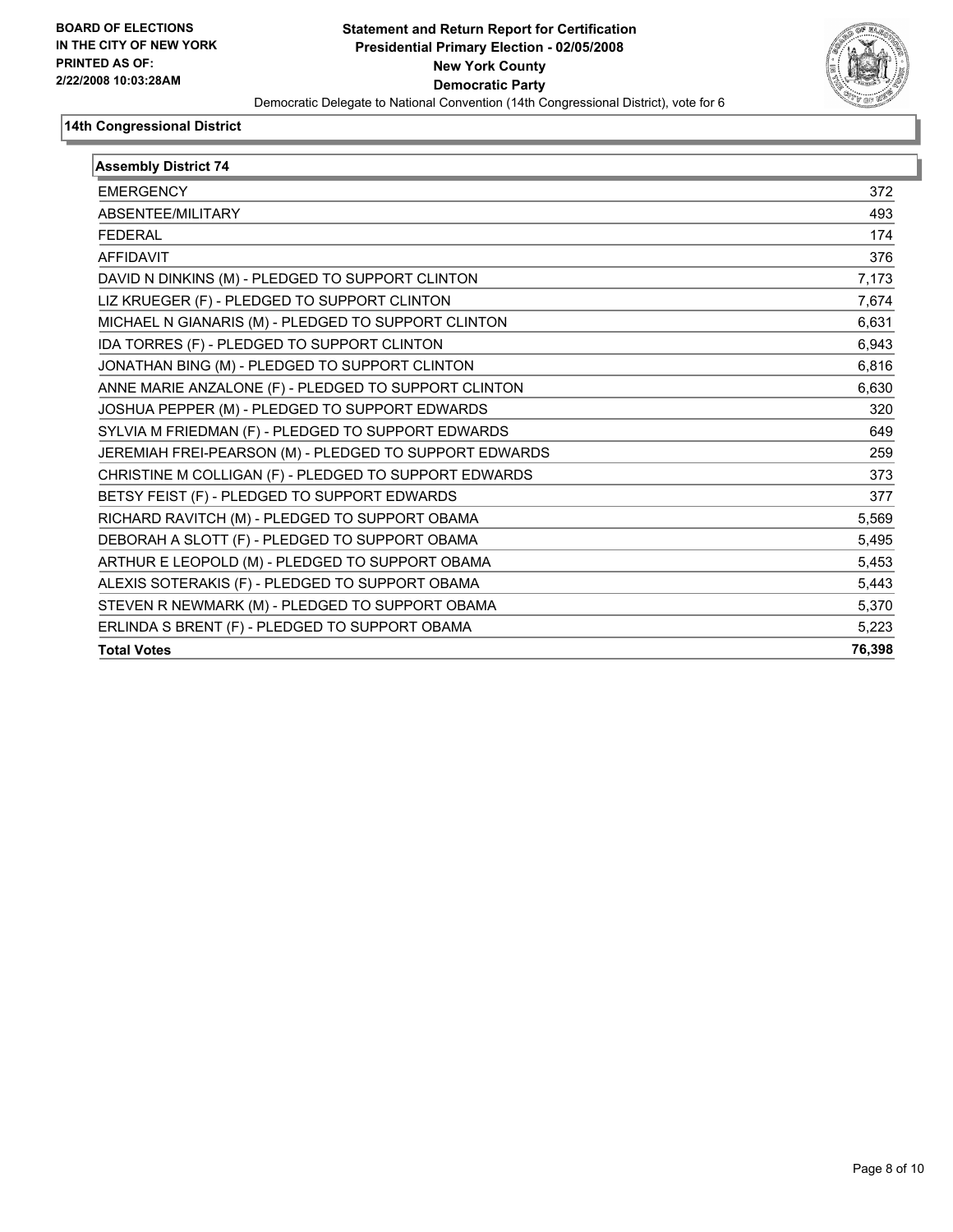

| <b>Assembly District 75</b>                            |        |
|--------------------------------------------------------|--------|
| <b>EMERGENCY</b>                                       | 52     |
| ABSENTEE/MILITARY                                      | 176    |
| <b>FEDERAL</b>                                         | 91     |
| <b>AFFIDAVIT</b>                                       | 207    |
| DAVID N DINKINS (M) - PLEDGED TO SUPPORT CLINTON       | 2,578  |
| LIZ KRUEGER (F) - PLEDGED TO SUPPORT CLINTON           | 2,799  |
| MICHAEL N GIANARIS (M) - PLEDGED TO SUPPORT CLINTON    | 2,437  |
| IDA TORRES (F) - PLEDGED TO SUPPORT CLINTON            | 2,528  |
| JONATHAN BING (M) - PLEDGED TO SUPPORT CLINTON         | 2,520  |
| ANNE MARIE ANZALONE (F) - PLEDGED TO SUPPORT CLINTON   | 2,446  |
| JOSHUA PEPPER (M) - PLEDGED TO SUPPORT EDWARDS         | 79     |
| SYLVIA M FRIEDMAN (F) - PLEDGED TO SUPPORT EDWARDS     | 123    |
| JEREMIAH FREI-PEARSON (M) - PLEDGED TO SUPPORT EDWARDS | 60     |
| CHRISTINE M COLLIGAN (F) - PLEDGED TO SUPPORT EDWARDS  | 95     |
| BETSY FEIST (F) - PLEDGED TO SUPPORT EDWARDS           | 105    |
| RICHARD RAVITCH (M) - PLEDGED TO SUPPORT OBAMA         | 1.964  |
| DEBORAH A SLOTT (F) - PLEDGED TO SUPPORT OBAMA         | 1,924  |
| ARTHUR E LEOPOLD (M) - PLEDGED TO SUPPORT OBAMA        | 1,853  |
| ALEXIS SOTERAKIS (F) - PLEDGED TO SUPPORT OBAMA        | 1,908  |
| STEVEN R NEWMARK (M) - PLEDGED TO SUPPORT OBAMA        | 1,879  |
| ERLINDA S BRENT (F) - PLEDGED TO SUPPORT OBAMA         | 1.824  |
| <b>Total Votes</b>                                     | 27,122 |